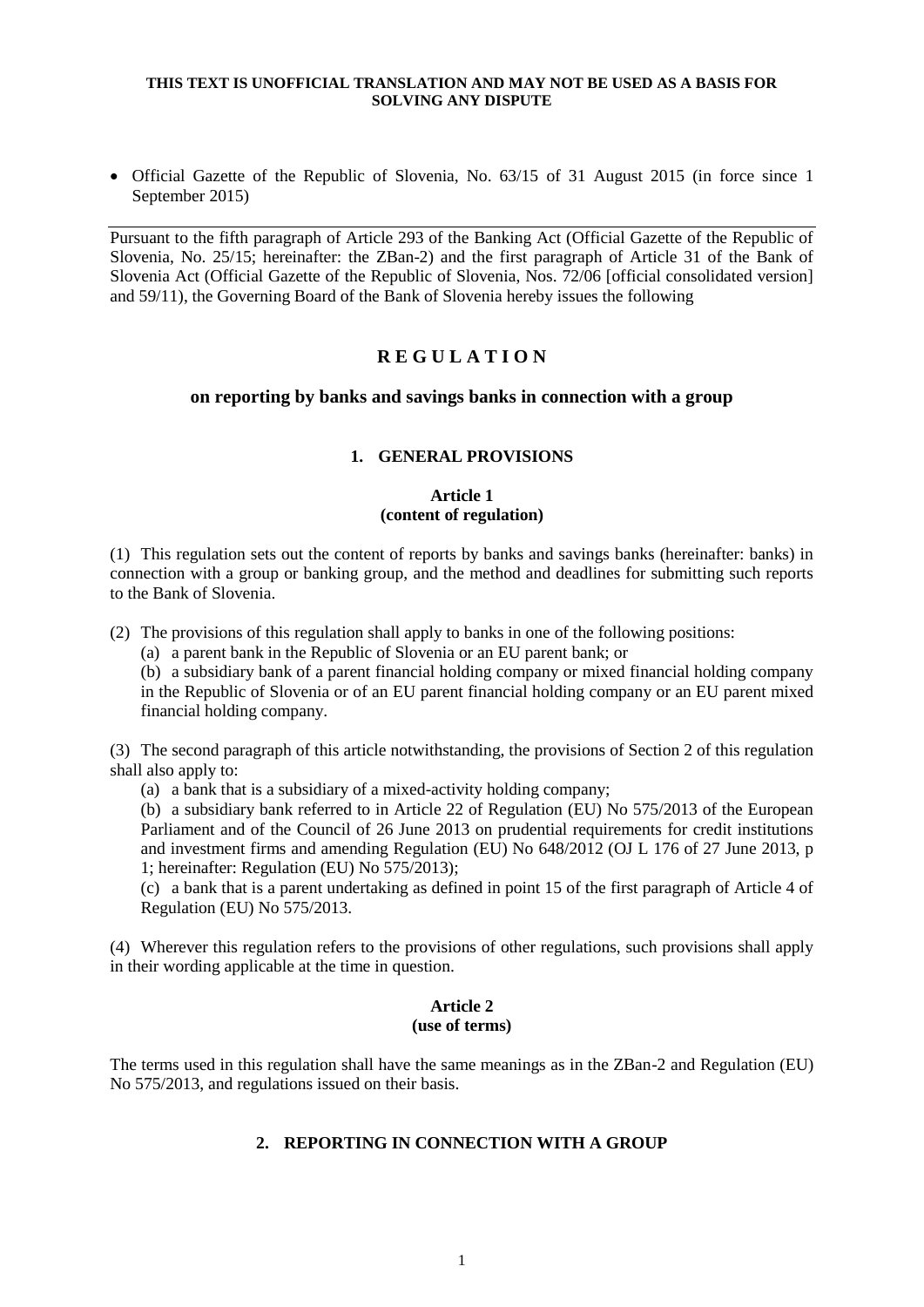#### **Article 3 (organisational scheme of group)**

(1) Banks shall send the Bank of Slovenia a diagram of the organisational scheme or a schematic illustration of the group that includes all persons of the group between whom a controlling relationship exists. The organisational scheme shall also illustrate persons that are related to persons in the group via participation or in any other manner as defined in Article 18 of Regulation (EU) No 575/2013.

(2) The links between persons in the group shall be clearly evident in the organisational scheme referred to in the first paragraph of this article, thereby illustrating direct and indirect holdings of equity and voting rights, or the other manners in which persons are linked.

(3) The following shall also be evident in the organisational scheme referred to in the first paragraph of this article:

(a) entities that are not included in the scope of prudential consolidation as set out by Article 18 of Regulation (EU) No 575/2013, and

(b) entities that are excluded from the scope of prudential consolidation pursuant to Article 19 of Regulation (EU) No 575/2013.

# **3. REPORTING IN CONNECTION WITH A BANKING GROUP**

#### **Article 4 (report on composition of banking group)**

(1) Banks shall send the Bank of Slovenia a report on the composition of the banking group, for the purpose of assessing whether and to what extent the banking group is subject to consolidated supervision pursuant to the ZBan-2 or Regulation (EU) No 575/2013.

(2) The report on the composition of the banking group shall contain a list of all entities included in the scope of prudential consolidation and information about such entities set out in the third paragraph of this article.

(3) The information about entities in the banking group shall encompass the following for each entity, including the parent undertaking in the group:

(a) the information defined in points (b) to (h) and points (j) to (p) of item 124 of Part 2 of Annex V of Commission Implementing Regulation (EU) No 680/2014 of 16 April 2014 laying down implementing technical standards with regard to supervisory reporting of institutions according to Regulation (EU) No 575/2013 of the European Parliament and of the Council (OJ L 191 of 28 June 2014, p 1; hereinafter: the ITS for supervisory reporting), whereby the direct and indirect holdings that together constitute the final holding in the equity and voting rights are cited separately for the information referred to in points  $(i)$  and  $(k)$ ;

(b) the type of activities that the entity pursues (e.g. the NACE code, and a description of the activities that the entity actually pursues);

(c) a list of other entities that have a qualifying holding in the entity in question;

(d) the members of the entity's bodies (management body and supervisory body), an indication of their membership of the management or supervisory bodies of other entities if any, including the activities of the other entities;

(e) an indication of the authority responsible for supervising the entity in question;

(f) an indication of whether the entity is subject to auditing, and the name of the audit firm;

(g) a list of the most frequent operations that the entity executes for the parent undertaking in the group and other entities in the banking group;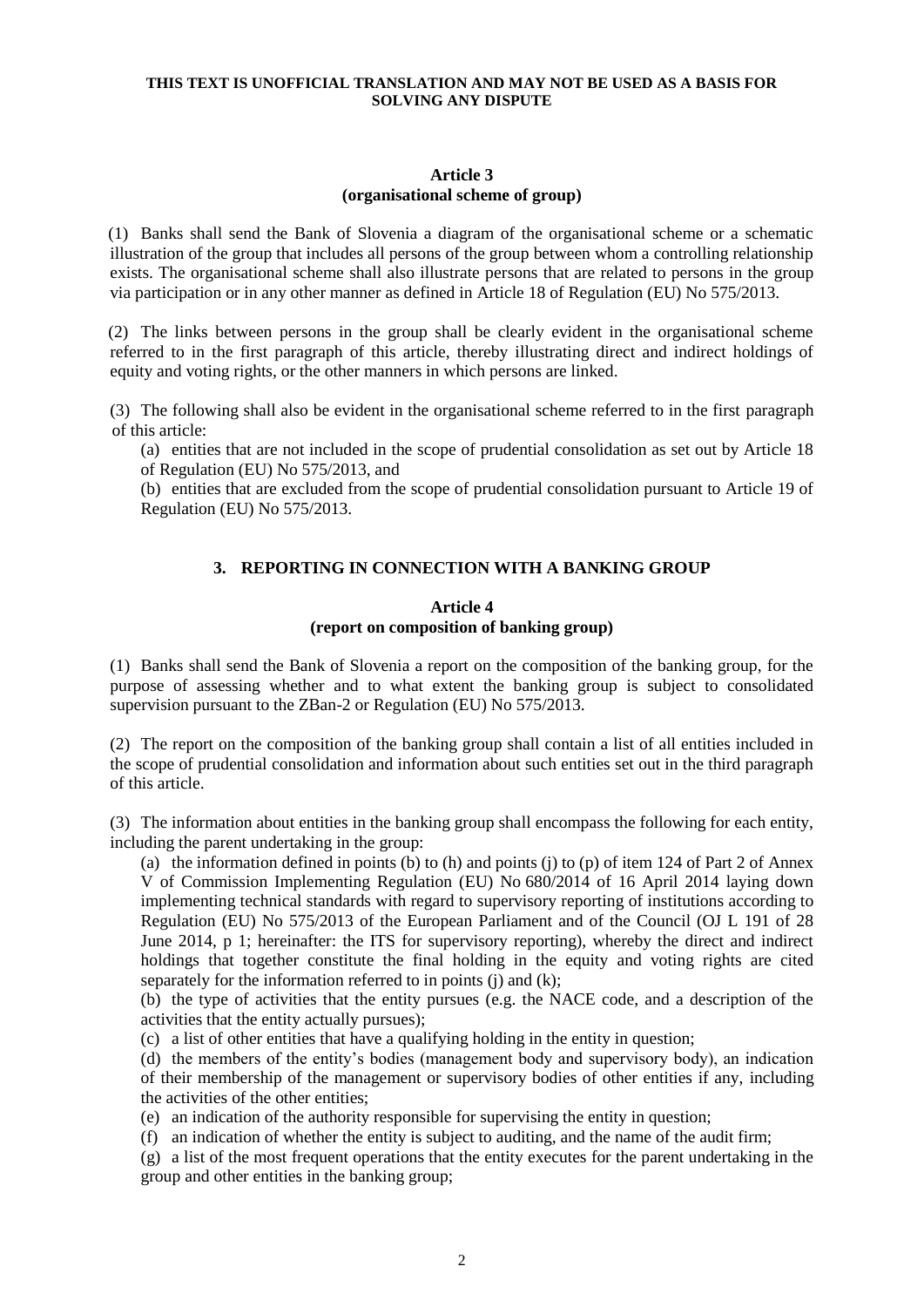(h) any additional information necessary to an overview of the structure of the group and the links in the banking group.

(4) The required information shall be disclosed separately in the report on the composition of the banking group referred to in the second paragraph of this article for all entities that are excluded from the scope of prudential consolidation pursuant to Article 19 of Regulation (EU) No 575/2013, together with an indication of the grounds for exclusion and the arguments as to why the grounds still exist. The amount of on-balance-sheet assets and off-balance-sheet items shall be cited separately for each of the entities that are excluded from the scope of prudential consolidation pursuant to the first paragraph of this article and point (b) of the second paragraph of Article 19 of Regulation (EU) No 575/2013.

(5) Banks that are required to report on capital, capital requirements and financial information on a consolidated basis in accordance with the ITS for supervisory reporting and banks referred to in Article 22 of the Regulation on the books of account and annual reports of banks and savings banks (Official Gazette of the Republic of Slovenia, No. 50/15; hereinafter: the accounts regulation) and that are required to submit the information set out in points (c) and (d) of the first paragraph of Article 24 of the accounts regulation shall not be required to submit the information set out in point (a) of the third paragraph of this article for the purposes of the report on the composition of the banking group referred to in the second paragraph of this article.

## **Article 5 (reporting reference date and deadline for submitting reports)**

(1) Bank shall submit the organisational scheme referred to in Article 3 of this regulation and the report on the banking group referred to in Article 4 of this regulation as at the reference date for annual reporting set out in Article 2 of the ITS for supervisory reporting, by the remittance date for annual information set out in Article 3 of the ITS for supervisory reporting.

(2) The first paragraph of this article notwithstanding, banks shall inform the Bank of Slovenia of any change in the structure of the group and of other facts that are material to supervision on a consolidated basis, within five business days of the change occurring.

## **4. METHOD OF REPORTING**

#### **Article 6 (general)**

Banks shall report to the Bank of Slovenia in accordance with this regulation in paper form, to the following address: Bank of Slovenia, Supervision Division, Slovenska 35, 1505 Ljubljana, Slovenia.

## **5. TRANSITIONAL AND FINAL PROVISIONS**

## **Article 7 (application of regulation)**

On the day that this regulation enters into force, the Regulation on the supervision of banks and savings banks on a consolidated basis (Official Gazette of the Republic of Slovenia, Nos. 135/06, 104/07, 97/10 and 60/13) shall cease to be applied.